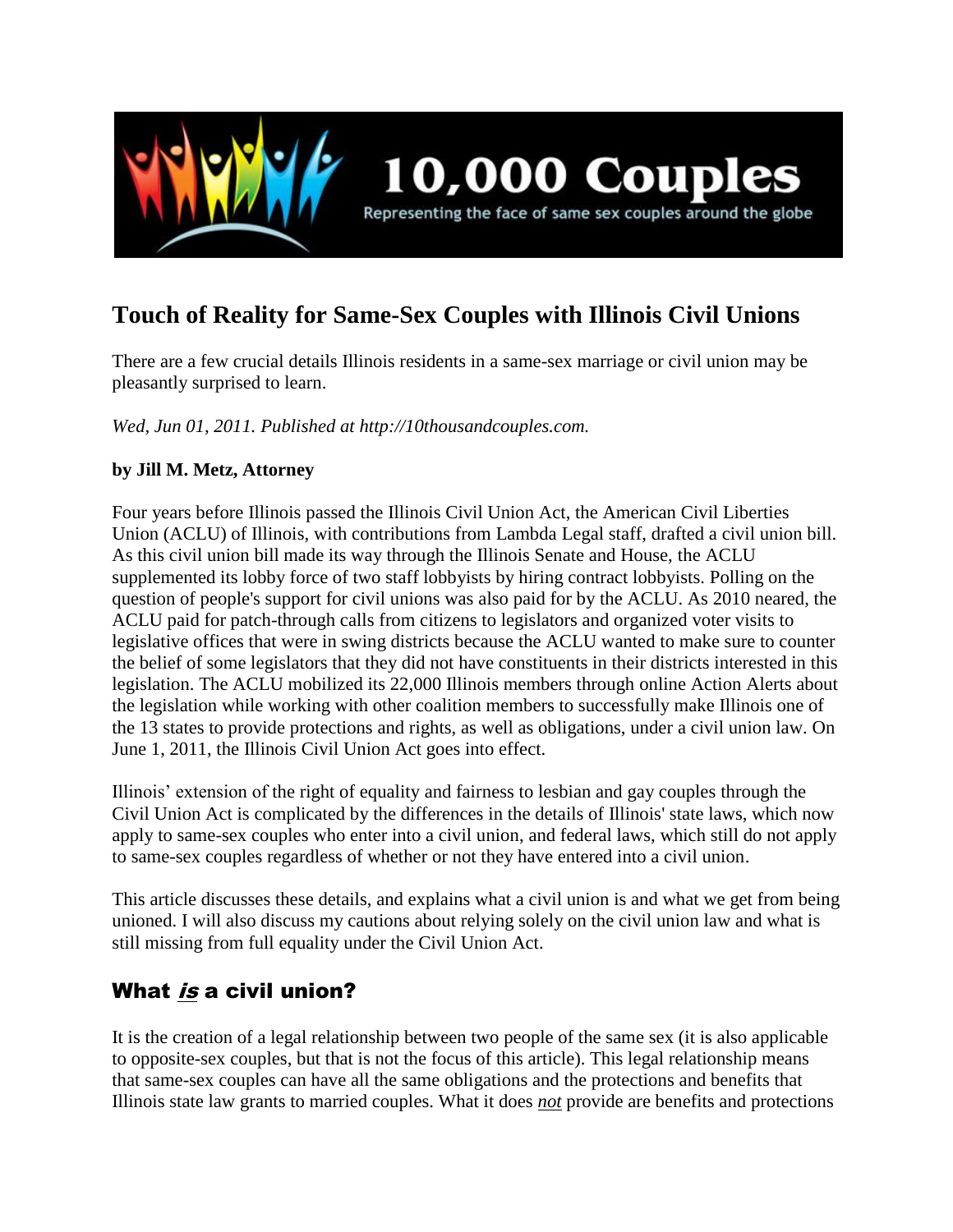under federal law because the wrongly titled federal Defense of Marriage Act (DOMA) prohibits these protections. Because of DOMA, Illinois' state law cannot require other states to recognize a civil union; DOMA allows these states to discriminate against civil unioned spouses. Due to the discrepancy between Illinois law and the federal DOMA, people still need to do more than just rely on the civil union law to protect their assets and children. I will discuss this more later on.

Finally, a civil union is not a marriage, with the general understanding and weight that comes with that word. Marriage is a widely recognized and respected social institution. Civil unions – not so much. Civil unions are like reinventing the legal wheel, and that is what we are about to do.

## So, what does a couple get from a civil union?

Civil union spouses are afforded every obligation and protection provided to married couples by Illinois law. Even if Illinois had passed a marriage bill instead of a civil union bill, it could not provide any further state benefits. The way to understand this new law is as a safety net for your relationship that simply did not exist before the Civil Union Act was passed. This article will explore this safety net in two contexts, showing how civil unions provide a safety net in an estate-law context and in a family-law context.

### The Estate-Law Context

For the purposes of this article, the word "estate" means your assets upon your death or disability. In this area, entering into a civil union turns the law around 180 degrees. As a couple, before civil unions, if you did not prepare estate documents, such as wills and powers of attorney, your estate did not go to your partner, your partner lost all control, you and your partner could be separated, and your partner would lose everything. Once you become unioned, without ever preparing estate documents, if an individual in the union should become disabled or die, there is a safety net of protections.

### **Disability of a Spouse**

Hospitals must look to your civil union spouse as your healthcare decision-maker before anyone else, such as parents or siblings. Without a civil union, the law sets our status as a "close friend of the patient" and relegates that status to last in line of possible decision-makers.

Estate law recognizes that spouses, which now include civil union spouses, care for each other during the end-of-life process or during disability and illness. If a guardianship is necessary because of disability, but no powers of attorney were prepared in advance, and getting access to assets and making medical decisions is necessary, civil unions now provide a safety net for the civil unioned couple. Civil union spouses have the highest priority to be appointed by the court for the role of guardian. If a biological family member begins to take matters into his or her own hands and seeks a guardianship placing him- or herself in charge, a civil union spouse must receive notice from the court, which allows the spouse to object to the appointment of the family member. Without a civil union, partners are not entitled to notice of the court proceedings and do not have an opportunity to be appointed as the guardian. You will lose control of your partner's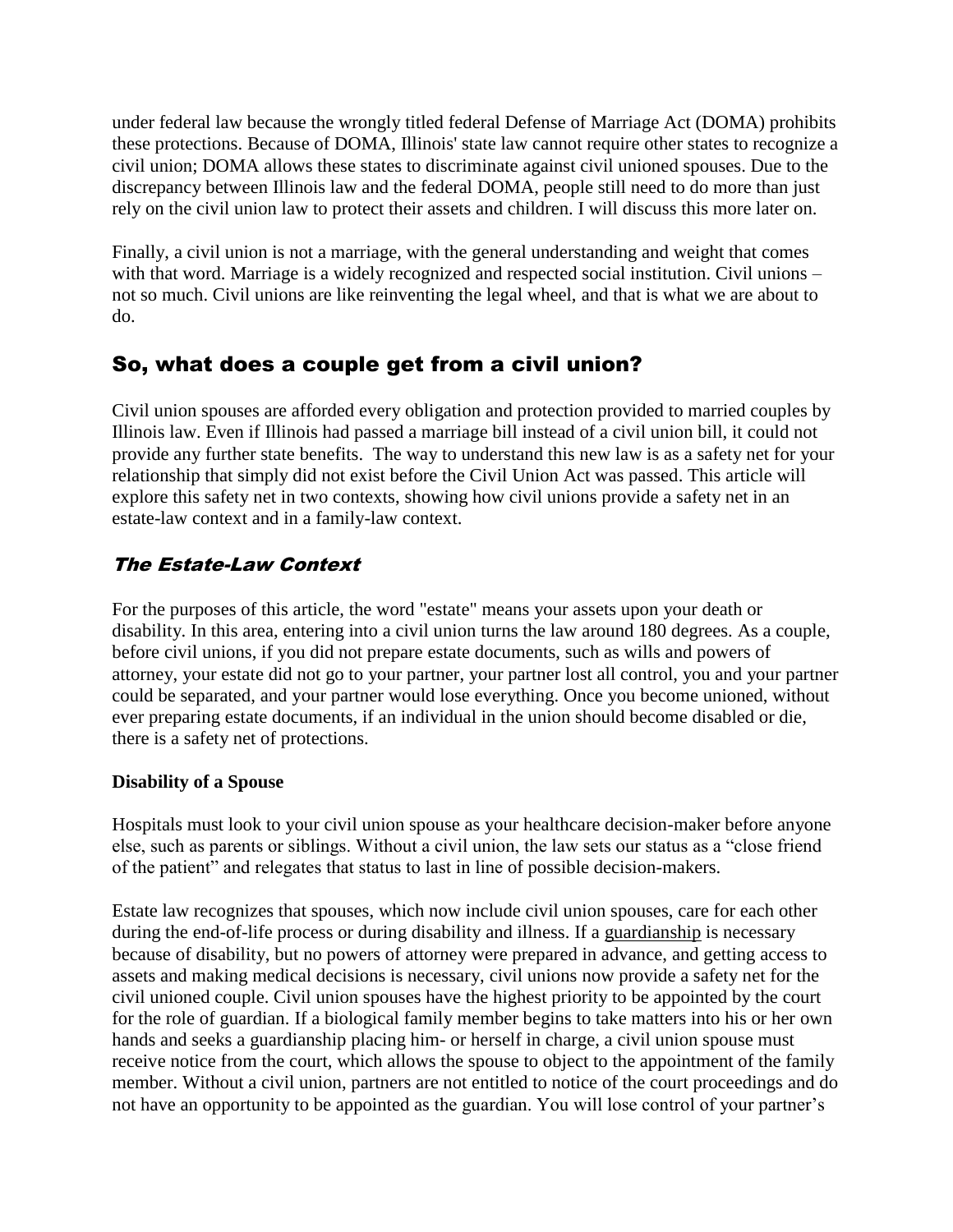care and his or her assets. If you need to care for your civil union spouse at the end of his or her life and no will has been prepared or the biological family challenges the will upon your spouse's death, you have a safety net called a custodial claim that you can assert through a probate case. Civil union spouses who take care of their ill spouses for at least three years will be entitled to a claim from the spouse's estate of a minimum of \$45,000. Without a civil union, partners are not eligible to file this claim regardless of what they have financially sacrificed in order to care for their ill spouse.

### **Death of a Spouse**

Upon the death of a civil union spouse, even without a will, you have a safety net. Post-civil union, inheritance is guaranteed. Even if you own all your property jointly and name beneficiaries on other assets, such as bank accounts, the biological family can file a probate action to contest your ownership. Post-civil union, you have the right to notice of this lawsuit and are given an opportunity to object. Without a civil union and having no will, you do not inherit your partner's estate. Without a civil union, no notice is required of a lawsuit. Probate cases take time to settle and pay out money, so the safety net provides a spousal award to a civil union spouse. A civil union spouse receives a minimum of \$20,000 from the estate to pay bills while the estate goes through probate. The safety net provides for automatic estate transfer, which helps when there is no other planning, such as a will, in place, or if the will is old and does not include the spouse. Even without a will, a civil union spouses still inherits from the estate. With a will that is old and does not include the spouse, the civil union spouse can object to the will and still inherit a portion of the estate. Civil union spouses cannot be written out of an estate and can object to a will that does not include them. Without a civil union, there is no spousal award – this is significant, as the estate can take six months and more to settle.

The safety net provided by the civil union legislation will change the lives of many. Numerous people do not have wills at all, or do not have wills that are up-to-date such that they fail to accurately reflect the current wishes of the estate holder or the current assets in the estate. I received a call at my office from a gentleman whose life partner had just died. The man was in his mid-60s and living closeted in a small town. His friends and family did not know that he and his partner were a couple. All of the assets in the estate of his partner were in his partner's sole name – the couple's home, his partner's investments, and his retirement money. There was no will. The biological family of this gentleman's partner swooped in to take everything that had previously belonged to both of them but was titled solely in his partner's name. This gentleman was suffering the emotional loss of a life partner whom he loved. Prior to the civil union legislation, there was no safety net and nothing in the law to prevent this gentleman from also suffering the loss of assets that he and his partner had obtained while together.

The civil union law was not passed in time for this gentleman and thousands of other same-sex couples who suffered similar fates while opposite-sex couples enjoyed legal and social protections from the loss of assets and mementos upon the death of their spouse. Now, there is a safety net that allows inheritance even without a will, allows a custodial claim, and allows a spousal award.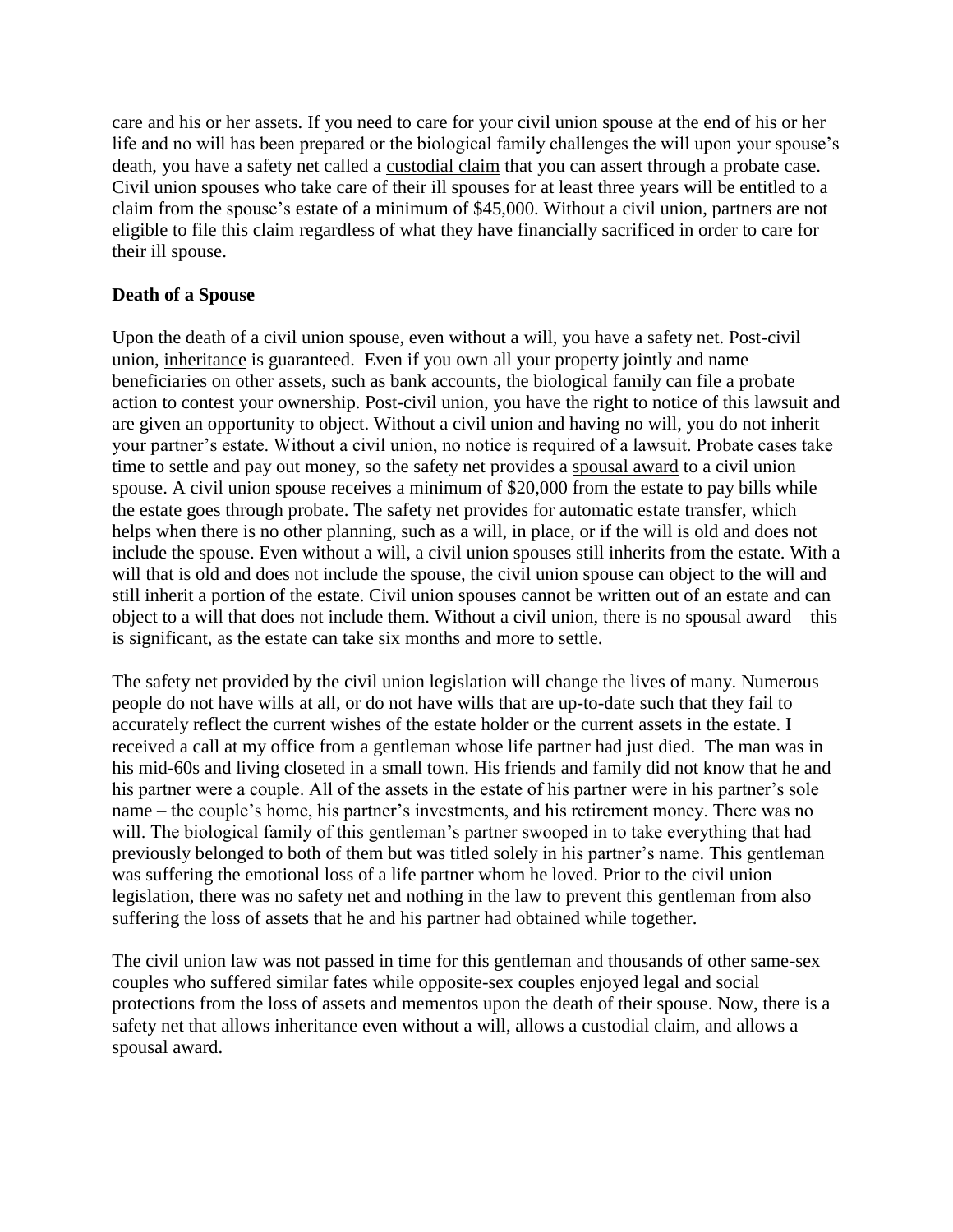### The Family-Law Context

There are two aspects to the family-law context: when families come together and when they come apart. Here, the safety net does not solely impact the two people in a civil union but also impacts their children. Children born to one person in a civil union are considered the children of both people in the civil union, even without a second parent adoption -- although I will have some caveats to impart later in this article about the benefits of completing a second parent adoption.

A civil union increases the right one has to the income and assets earned by your civil union spouse, and to financial benefits upon the death of your civil union spouse. Income earned by either person in a civil union is considered the income of both parties. Assets accumulated by either person after the civil union is performed are considered the assets of both parties. You can jointly own your primary residence as tenants by the entirety, which will protect it from creditors. You have the right to make medical decisions for each other. You have the right to share the same room in a nursing home or assisted living facility. You have the right to the Illinois state-governed pension of your civil union spouse if he or she is covered as a teacher, police officer, firefighter, or state, county, or municipal employee. Further, you have the right to sue for your spouse's wrongful death.

Many of these benefits are not available without a civil union or without other legal documents, like powers of attorney, and other legal processes, like second parent adoptions.

Beyond the rights one acquires, civil unions also come with obligations. For example, civil union couples are jointly and separately liable for family expenses, including medical expenses. Your income and assets acquired during the union are presumed to be jointly owned with your civil union spouse in the event of the dissolution of your relationship.



When families come apart, one of the greatest rights afforded to those who participated in a civil union is the right to a divorce through the court system. Prior to the civil union law, lawyers had to file various suits in different divisions of the court system to cover all of the issues in the dissolution of a same-sex partnership. Custody cases were filed in the divorce division, under the Dissolution of Marriage Act, which only settled custody, visitation, child support, and medical insurance for children. Real estate issues and other property issues required a case to be filed in the Chancery Division, using theories of constructive trust and other equitable arguments. No area of law allowed maintenance or alimony to be awarded.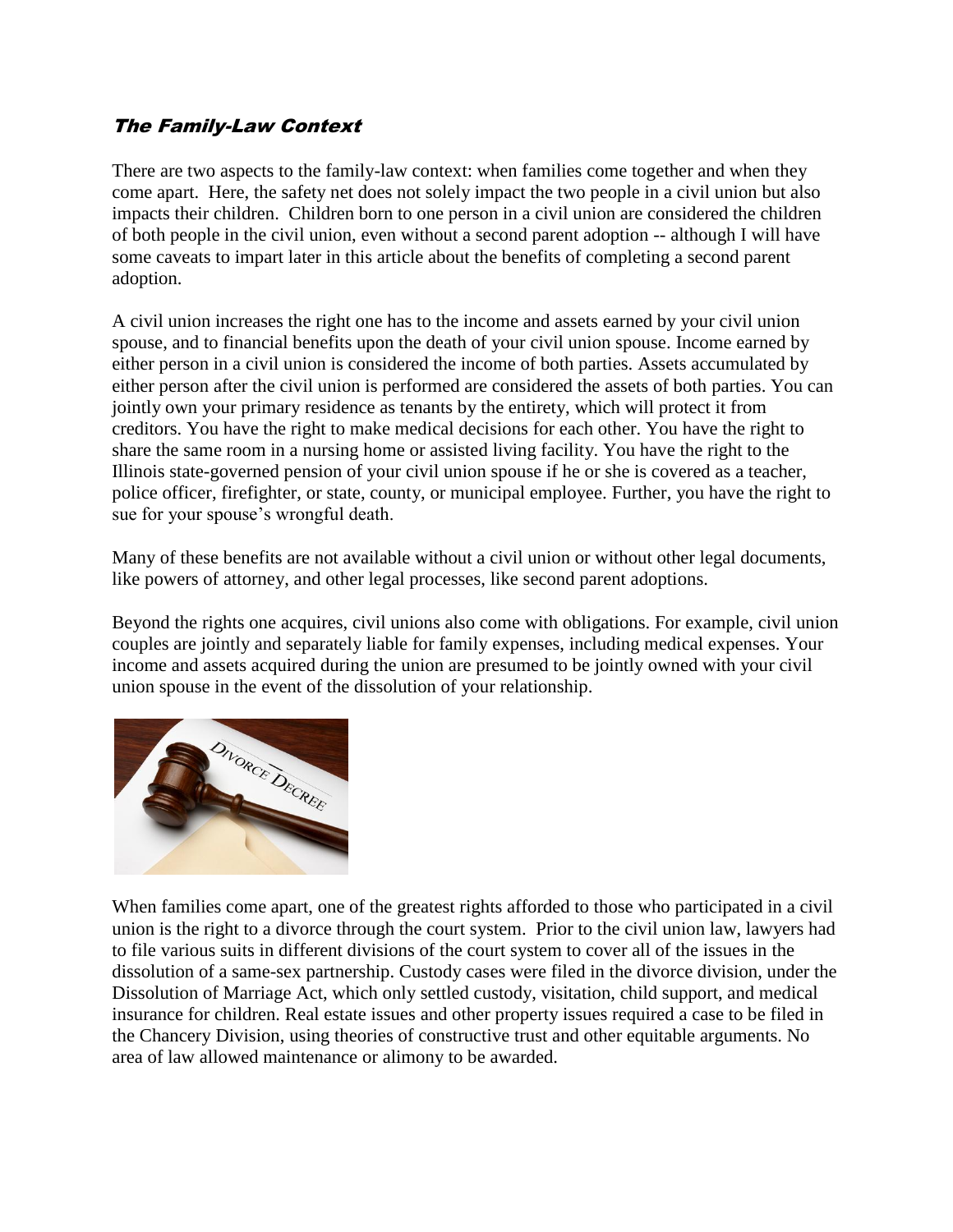The safety net afforded by the civil union law allows one legal action to resolve all the typical divorce issues, and the courts may award:

- Continued health insurance coverage after a divorce;
- Maintenance (also called alimony);
- Division of union property; and
- Resolution to all issues surrounding children.

Under the civil union law, since it is a state law that is not applicable to federal programs, there are still some problems that will be solved only with a reversal of the federal DOMA. For example, maintenance payments are not deductible on federal tax returns pursuant to a civil union dissolution, while such tax deductions are standard in the dissolution of marriages. There are no protections from a civil union spouse who changes his or her federal pension to leave out the other spouse, which is a protection that married individuals receive. And while assets can be divided by agreement or judgment, in a civil union, such a division is a taxable event, unlike the transfer of marital assets, which has no tax consequences.



### Differences Between Full Marriage Rights and Rights Afforded Under the Civil Union Law

Although there are significant benefits from civil unions, I have some cautions. Even after you enter into a civil union, couples still need to complete a second parent adoption and couples still need to execute powers of attorney and wills. Why is this? Because our civil union safety net is not honored by the federal government or by all states.

As of this writing, there are five states and the District of Columbia which issue marriage licenses to same-sex couples. Two states won't marry us but will recognize a marriage from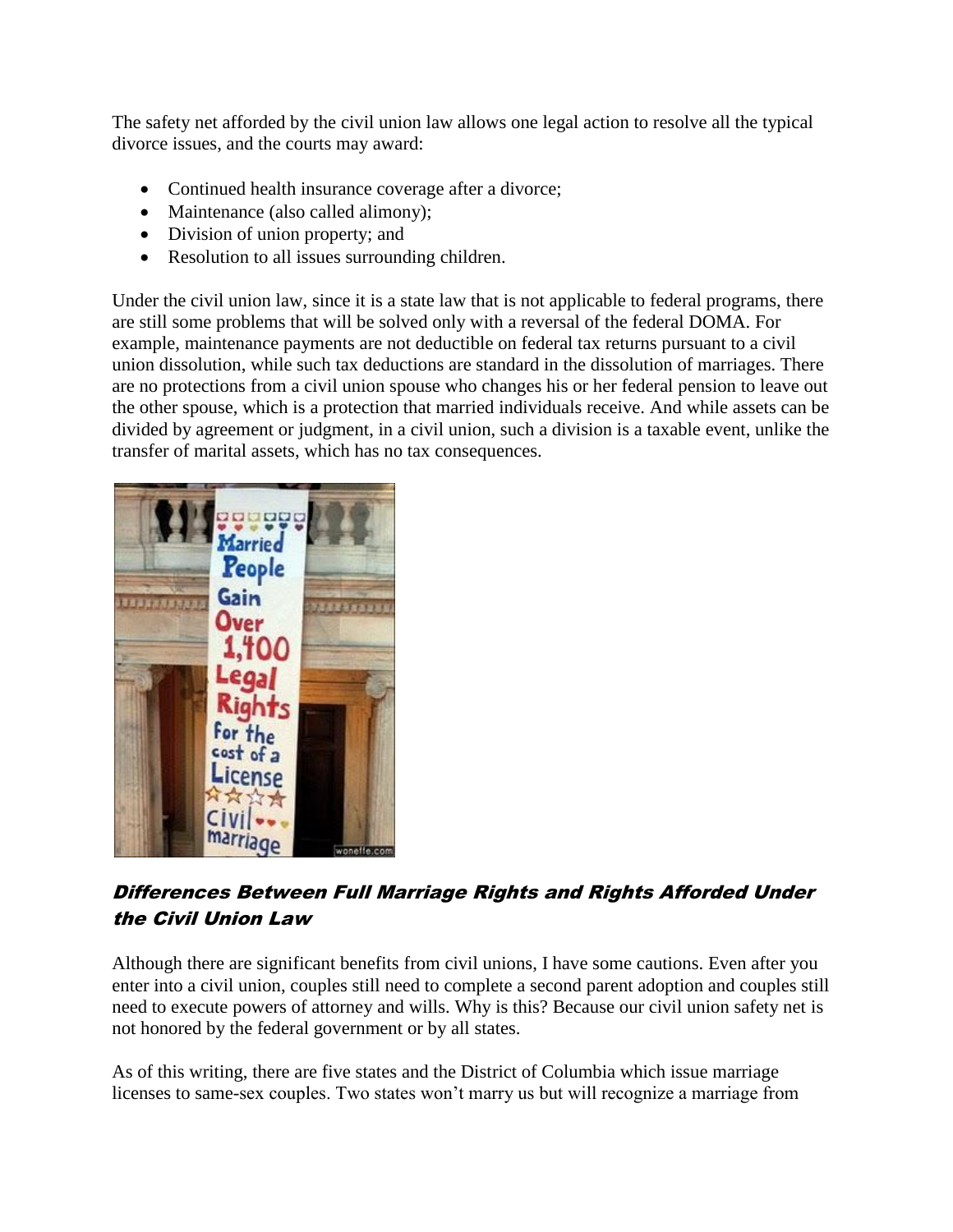another state. Six states offer a civil union-like license. Three states provide lesser protections. The rest of the states and many other countries will not honor our unions. Therefore, if you travel or move to one of these states, or if you travel or move abroad, your parent-child relationship is at risk without a second parent adoption, and your civil union spousal relationship is at risk without executed powers of attorney and wills.

To be clear, the following federal benefits are not available to same-sex couples, even in states that recognize same-sex marriages or unions:

- We do not receive social security, survivor, and spousal benefits because they are federal government-run programs;
- We do not receive federal veterans' spousal benefits for the same reason;
- We do not receive immigration rights associated with marriage;
- We do not receive federal spousal employment benefits;
- There is no exemption from the inheritance tax, which is granted by federal law and constitutes a recognition of no limit on gifts at death for a married spouse;
- There are no exemptions on gifts to spouses during your lifetime;
- We do not receive health insurance coverage for our union spouse without being taxed on it; and
- We cannot file joint federal tax returns or receive the related tax reductions. Instead, we will prepare a joint federal return to determine our state taxes but actually file separate federal returns.

To change this, DOMA must be repealed by Congress or overturned by the Courts. Illinois can do no more.

## Answers to Other Important Questions



#### **I want a marriage license; should I wait?**

What if you really want to be married, as opposed to having a civil union? Should you wait? As a lawyer who practices in this area, my answer is not to wait for marriage. When we eventually receive marriage equality in Illinois, you will be allowed to get married. In the meantime, you will gain huge legal benefits from civil unions that we did not have before the law was passed.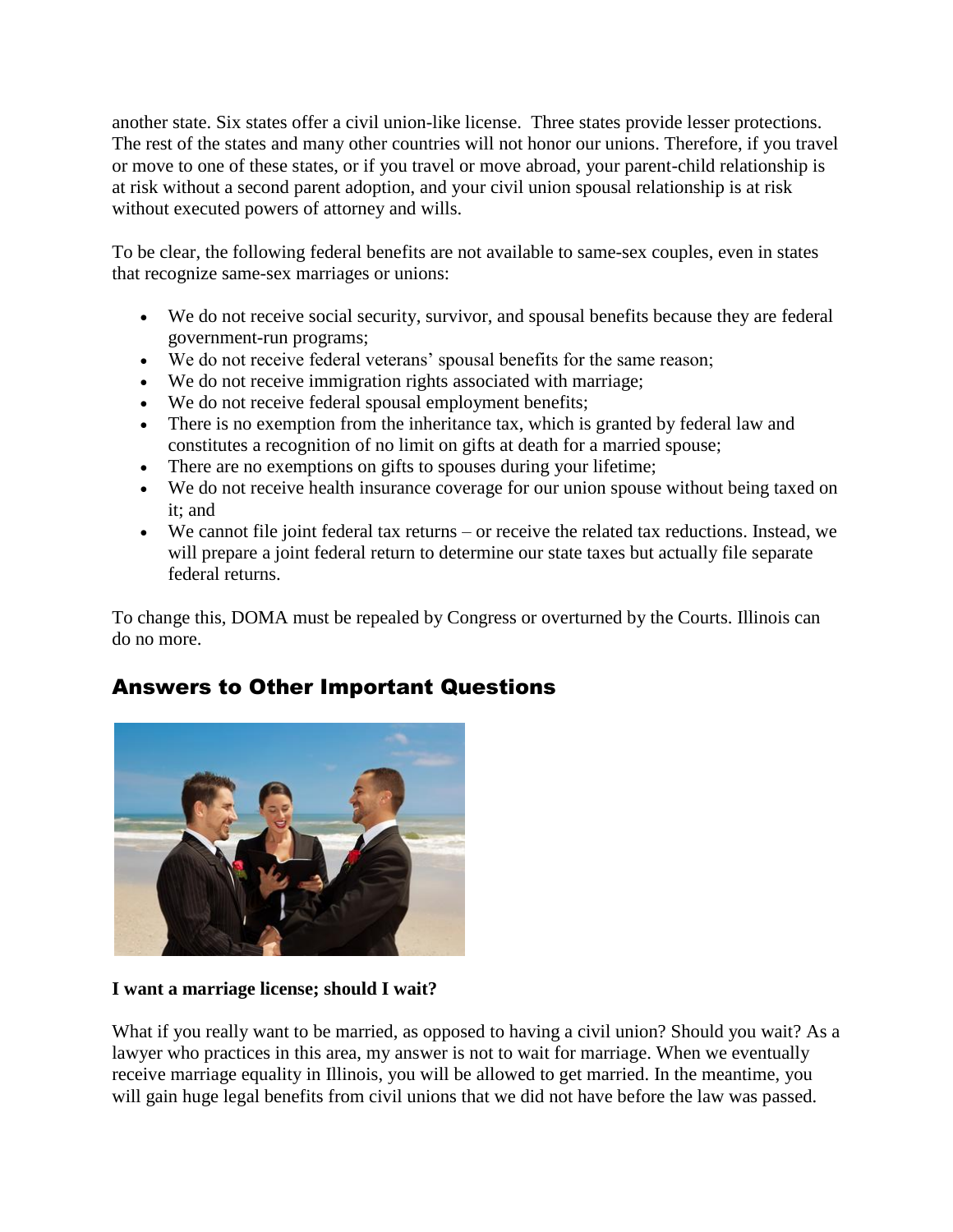Civil rights movements make gains one step at a time – don't deny yourselves the gains available now while you wait for the end goal. You should also note that if you get married in another state or country that Illinois will only recognize that marriage as a civil union.

### **My spouse and I got married in another state or country; what do we do?**

Some of you may have gone to a state or a country where marriage is legal. The new law takes care of you. As of June 1, 2011, your marriage is recognized in Illinois as a civil union. You do not need to register or take any action to have the civil union law apply to your relationship.

### **I have ended a relationship with a person I was married to; what do I do?**

If you married or civil unioned a person with whom you are now no longer in a relationship and you have not legally dissolved the relationship, please be aware that, as of June 1, 2011, you are civilly unioned in Illinois and our domestic-relation laws apply to you. In other words, as of June 1, you may have marital property and obligations for maintenance with this other person. You need to file for a divorce.

#### **How do you get a civil union?**

On or after June 1, 2011, any two people 18 years or older who are not too closely related to each other and not in a civil union or marriage with a different person can get a license. Both people must go to their local County Clerk's office to complete the application and pay the fee. The Clerk's office will issue you a license and instructions for securing your certificate of civil union. The license is good for 60 days during which time it must be solemnized by a person *who agrees to perform the service* and who is either a judge, a retired judge, a County Clerk, or a religious pastor, priest, minister, rabbi, or other religious authorized person. For those of us who have friends who live out of state, they may also come to Illinois and get a civil union as long as their state does not prohibit such a union. Please keep in mind that if you used the Domestic Partnership registry in your county or with your employer, it *does not* turn into a civil union after June 1.

#### **Conclusion**

Just like heterosexual couples, we now have the option to form relationships to which state laws apply. We also have laws that still discriminate against us, and civil unions may complicate those legal matters. For example, the military may use civil unions as evidence to discharge until the repeal of "Don't ask, Don't tell" is fully implemented. Civil unions may complicate immigration issues and adoptions in states and countries where same-sex couples are not allowed to adopt. Civil unions are not a magic wand that will remove all prejudice and discrimination. Nor do the laws that apply to civil unioned couples provide the most comprehensive legal protections. They only provide a safety net. Wills, trusts, powers of attorney, pre-nuptial agreements, post-nuptial agreements, and second parent adoptions provide the most comprehensive legal protections, even for people in a civil union.